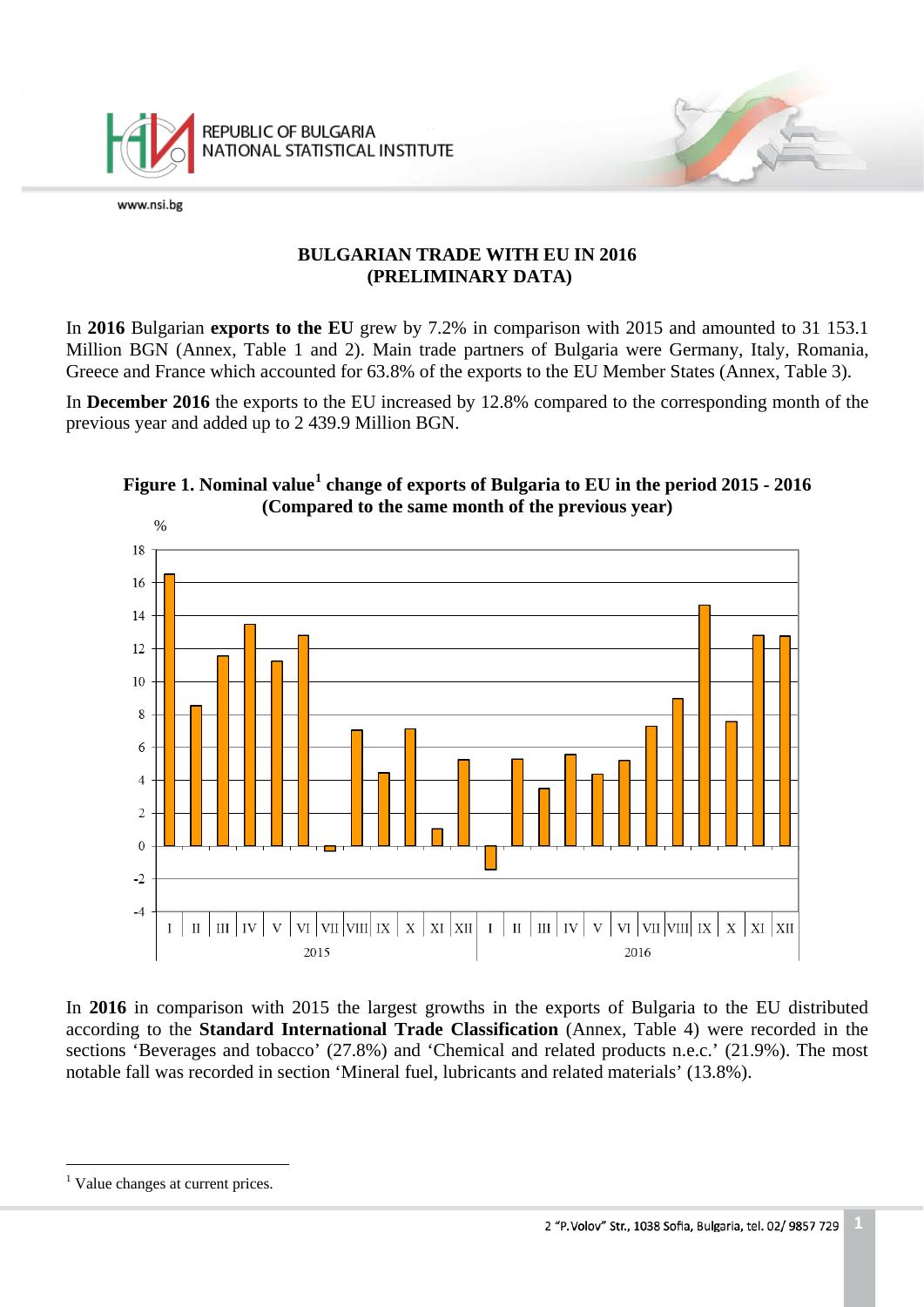

Bulgarian **imports from the EU** in **2016** increased by 2.4% compared to the previous year and reached 33 938.5 Million BGN at CIF prices (Annex, Tables 1 and 2). The largest amounts were reported for the goods imported from Germany, Italy, Romania, Greece and Poland (Annex, Table 3).

In **December 2016** the Bulgarian imports from the EU Member States grew by 6.3% in comparison with December 2015 and amounted to 3 045.2 Million BGN.





In **2016** compared to 2015 the largest growth in imports from the EU distributed according to the **Standard International Trade Classification** was reported in the section 'Beverages and tobacco' (9.3%) while the most notable fall was observed in section 'Crude materials, inedible (except fuel)'<sup>[2](#page-1-0)</sup> (14.9%).

The **foreign trade balance** of Bulgaria (export FOB - import CIF) **with** the **EU** in 2016 was negative and added up to 2 785.4 Million BGN (Annex, Table 1). At FOB/FOB prices (after elimination of transport and insurance costs on imports) the trade balance was also negative and amounted to 1 187.7 Million BGN.

 $\overline{a}$ <sup>1</sup> Value changes at current prices.

<span id="page-1-0"></span> $2$  The section includes the following divisions: raw hides, skins and furskins; oil-seeds and oleaginous fruits; crude rubber; cork and wood; pulp and waste paper; textile fibres and their wastes; crude fertilizers and crude minerals; metalliferous ores and metal scrap; crude animal and vegetable materials, n.e.c.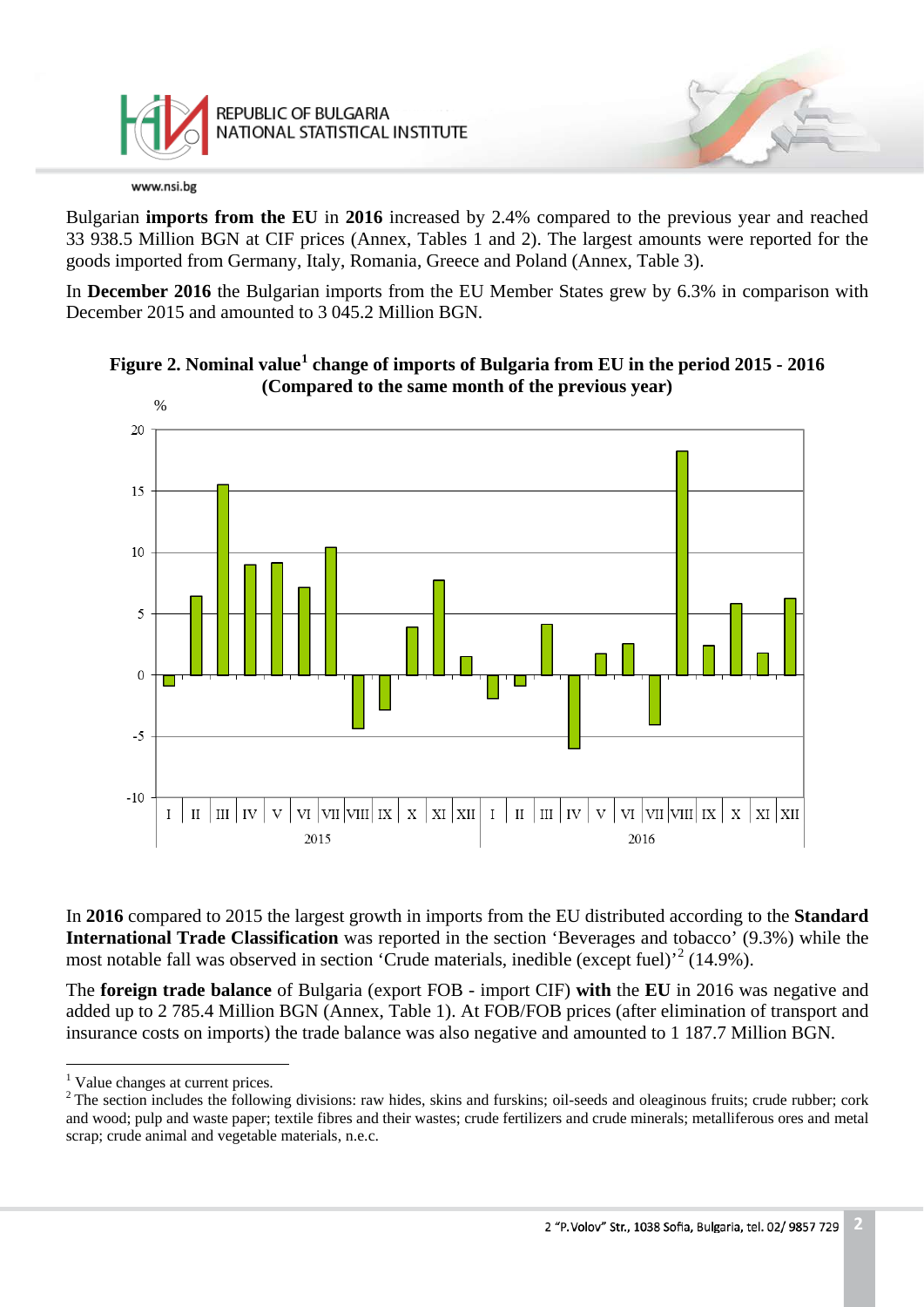



#### **Annex**

**Table 1**

# **Exports, imports and trade balance of Bulgaria in 2015 and 20161 by months**

|                       |                      |         |         |                      |         |               |                                    |         |         |                         |           |               |                                                |           | (Million BGN) |
|-----------------------|----------------------|---------|---------|----------------------|---------|---------------|------------------------------------|---------|---------|-------------------------|-----------|---------------|------------------------------------------------|-----------|---------------|
| <b>Months/Periods</b> | <b>Exports - FOB</b> |         |         | <b>Imports - CIF</b> |         |               | <b>Imports - <math>FOB2</math></b> |         |         | Trade balance - FOB/CIF |           |               | <b>Trade balance -</b><br>FOB/FOB <sup>2</sup> |           |               |
|                       | Total                | EU      | Non EU  | <b>Total</b>         | EU      | <b>Non EU</b> | Total                              | EU      | Non EU  | Total                   | EU        | <b>Non EU</b> | Total                                          | EU        | Non EU        |
| I.2015                | 3404.9               | 2296.0  | 1108.9  | 3767.8               | 2312.0  | 1455.8        | 3579.5                             | 2199.6  | 1379.9  | $-362.9$                | $-16.0$   | $-346.9$      | $-174.6$                                       | 96.4      | $-271.0$      |
| II.2015               | 3427.4               | 2171.8  | 1255.6  | 4104.7               | 2624.7  | 1480.0        | 3904.3                             | 2499.7  | 1404.6  | $-677.3$                | $-452.9$  | $-224.4$      | $-476.9$                                       | $-327.9$  | $-149.0$      |
| III.2015              | 3971.6               | 2422.7  | 1548.9  | 4447.0               | 2886.   | 1560.9        | 4239.8                             | 2753.7  | 1486.1  | $-475.4$                | $-463.4$  | $-12.0$       | $-268.2$                                       | $-331.0$  | 62.8          |
| <b>I</b> - III.2015   | 10803.9              | 6890.5  | 3913.4  | 12319.5              | 7822.8  | 4496.7        | 11723.6                            | 7453.0  | 4270.6  | $-1515.6$               | $-932.3$  | $-583.3$      | $-919.7$                                       | -562.5    | $-357.2$      |
| IV.2015               | 3912.2               | 2403.4  | 1508.8  | 4537.2               | 2866.8  | 1670.4        | 4313.3                             | 2728.0  | 1585.3  | $-625.0$                | $-463.4$  | $-161.6$      | $-401.1$                                       | $-324.6$  | $-76.5$       |
| V.2015                | 3755.0               | 2297.2  | 1457.8  | 4185.7               | 2583.3  | 1602.4        | 3984.9                             | 2464.5  | 1520.4  | $-430.7$                | $-286.1$  | $-144.6$      | $-229.9$                                       | $-167.3$  | $-62.6$       |
| VI.2015               | 4022.8               | 2562.3  | 1460.5  | 4423.1               | 2830.3  | 1592.8        | 4213.6                             | 2699.   | 1514.5  | $-400.3$                | $-268.0$  | $-132.3$      | $-190.8$                                       | $-136.8$  | $-54.0$       |
| <b>IV - VI.2015</b>   | 11690.0              | 7262.9  | 4427.1  | 13146.0              | 8280.4  | 4865.6        | 12511.8                            | 7891.6  | 4620.2  | $-1456.0$               | $-1017.5$ | -438.5        | $-821.8$                                       | $-628.7$  | $-193.1$      |
| I-VI.2015             | 22493.9              | 14153.4 | 8340.5  | 25465.5              | 16103.2 | 9362.3        | 24235.4                            | 15344.6 | 8890.8  | $-2971.6$               | $-1949.8$ | $-1021.8$     | -1741.5                                        | $-1191.2$ | $-550.3$      |
| VII.2015              | 4105.0               | 2629.0  | 1476.0  | 4685.9               | 3047.1  | 1638.8        | 4455.2                             | 2900.6  | 1554.6  | $-580.9$                | $-418.1$  | $-162.8$      | $-350.2$                                       | $-271.6$  | $-78.6$       |
| VIII.2015             | 3682.9               | 2464.8  | 1218.1  | 3798.5               | 2356.9  | 1441.6        | 3617.8                             | 2250.3  | 1367.5  | $-115.6$                | 107.9     | $-223.5$      | 65.1                                           | 214.5     | $-149.4$      |
| IX.2015               | 3623.7               | 2484.2  | 1139.5  | 4098.5               | 2674.4  | 1424.1        | 3905.4                             | 2551.3  | 1354.1  | $-474.8$                | $-190.2$  | $-284.6$      | $-281.7$                                       | $-67.1$   | $-214.6$      |
| VII - IX.2015         | 11411.6              | 7578.0  | 3833.6  | 12582.9              | 8078.4  | 4504.5        | 11978.4                            | 7702.2  | 4276.2  | $-1171.3$               | $-500.4$  | $-670.9$      | $-566.8$                                       | -124.2    | $-442.6$      |
| I - IX.2015           | 33905.5              | 21731.4 | 12174.1 | 38048.4              | 24181.6 | 13866.8       | 36213.8                            | 23046.8 | 13167.0 | -4142.9                 | $-2450.2$ | $-1692.7$     | $-2308.3$                                      | $-1315.4$ | $-992.9$      |
| X.2015                | 3899.8               | 2688.2  | 1211.6  | 4613.8               | 3065.0  | 1548.8        | 4391.7                             | 2918.4  | 1473.3  | $-714.0$                | $-376.8$  | $-337.2$      | $-491.9$                                       | $-230.2$  | $-261.7$      |
| XI.2015               | 3690.6               | 2466.2  | 1224.4  | 4576.1               | 3045.0  | 1531.1        | 4331.4                             | 2904.9  | 1426.5  | $-885.5$                | $-578.8$  | $-306.7$      | $-640.8$                                       | $-438.7$  | $-202.1$      |
| XII.2015              | 3453.6               | 2163.6  | 1290.0  | 4310.7               | 2865.6  | 1445.1        | 4077.2                             | 2732.6  | 1344.6  | $-857.1$                | $-702.0$  | $-155.1$      | $-623.6$                                       | $-569.0$  | $-54.6$       |
| X - XII.2015          | 11044.0              | 7318.0  | 3726.0  | 13500.6              | 8975.6  | 4525.0        | 12800.3                            | 8555.9  | 4244.4  | $-2456.6$               | $-1657.6$ | $-799.0$      | $-1756.3$                                      | $-1237.9$ | $-518.4$      |
| I - XII.2015          | 44949.5              | 29049.4 | 15900.1 | 51549.0              | 33157.2 | 18391.8       | 49014.1                            | 31602.7 | 17411.4 | $-6599.5$               | $-4107.8$ | -2491.7       | -4064.6                                        | $-2553.3$ | $-1511.3$     |

<sup>1</sup> Data are preliminary as of 13-th of March 2017.

 $2^2$  By data of BNB for the transport costs.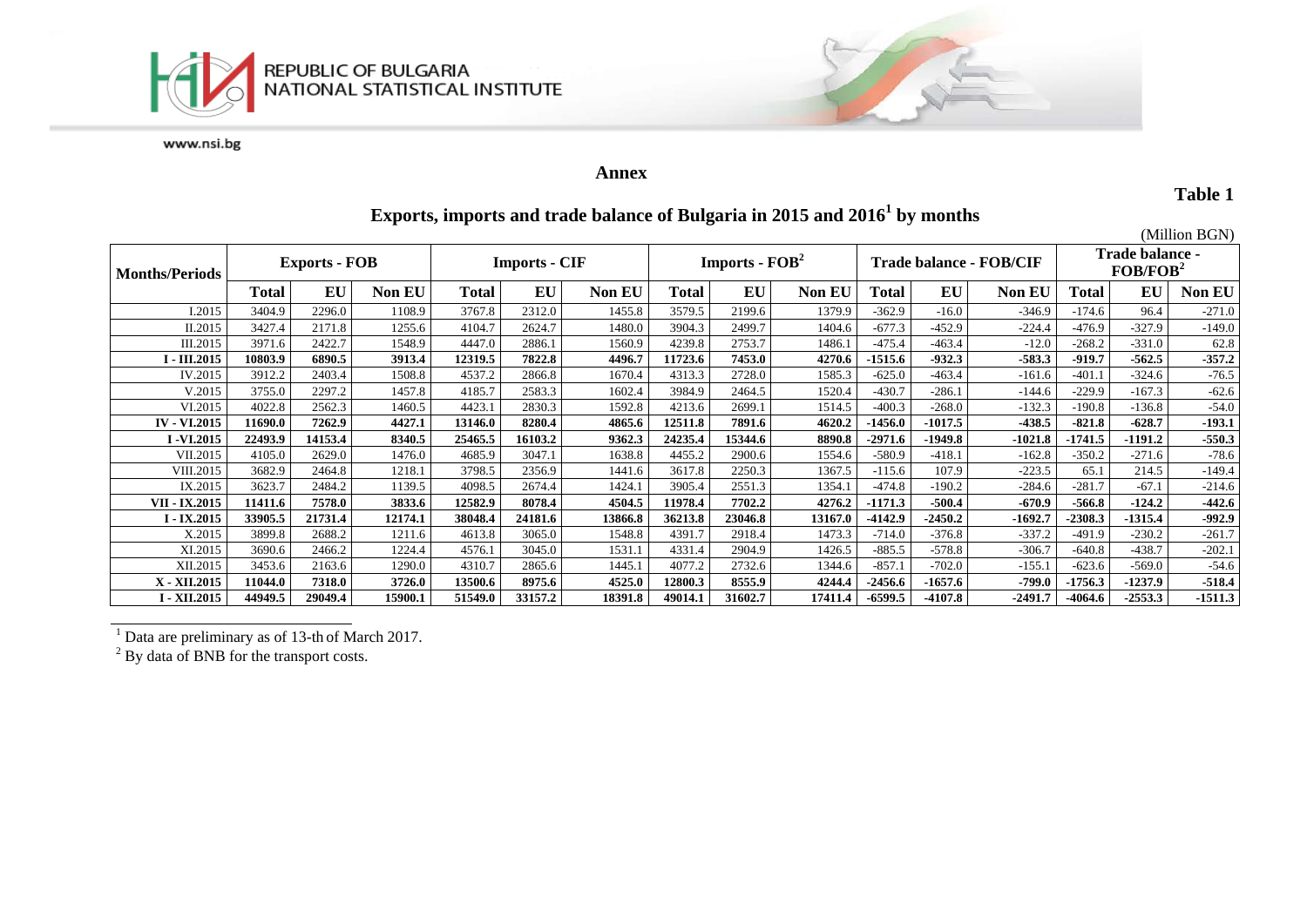



# **Table 1**

| (Continued and end)   |         |                      |               |                      |         |                                            |              |         |                                |           |           |                                                |           |           | (Million BGN) |
|-----------------------|---------|----------------------|---------------|----------------------|---------|--------------------------------------------|--------------|---------|--------------------------------|-----------|-----------|------------------------------------------------|-----------|-----------|---------------|
| <b>Months/Periods</b> |         | <b>Exports - FOB</b> |               | <b>Imports - CIF</b> |         | <b>Imports - <math>\text{FOB}^2</math></b> |              |         | <b>Trade balance - FOB/CIF</b> |           |           | <b>Trade balance -</b><br>FOB/FOB <sup>2</sup> |           |           |               |
|                       | Total   | EU                   | <b>Non EU</b> | Total                | EU      | <b>Non EU</b>                              | <b>Total</b> | EU      | <b>Non EU</b>                  | Total     | EU        | <b>Non EU</b>                                  | Total     | EU        | <b>Non EU</b> |
| I.2016                | 3427.3  | 2263.0               | 1164.3        | 3471.9               | 2267.7  | 1204.2                                     | 3301.1       | 2154.8  | 1146.3                         | $-44.6$   | $-4.7$    | $-39.9$                                        | 126.2     | 108.2     | 18.0          |
| II.2016               | 3481.7  | 2286.3               | 1195.4        | 3824.7               | 2601.5  | 1223.2                                     | 3644.8       | 2481.3  | 1163.5                         | $-343.0$  | $-315.2$  | $-27.8$                                        | $-163.1$  | $-195.0$  | 31.9          |
| III.2016              | 3680.5  | 2507.4               | 1173.1        | 4217.0               | 3005.6  | 1211.4                                     | 4021.0       | 2864.8  | 1156.2                         | $-536.5$  | $-498.2$  | $-38.3$                                        | $-340.5$  | $-357.4$  | 16.9          |
| $-III.2016$           | 10589.5 | 7056.7               | 3532.8        | 11513.6              | 7874.8  | 3638.8                                     | 10966.9      | 7500.9  | 3466.0                         | $-924.1$  | $-818.1$  | $-106.0$                                       | $-377.4$  | $-444.2$  | 66.8          |
| IV.2016               | 3635.5  | 2536.7               | 1098.8        | 4017.5               | 2694.4  | 1323.1                                     | 3832.2       | 2573.9  | 1258.3                         | $-382.0$  | $-157.7$  | $-224.3$                                       | $-196.7$  | $-37.2$   | $-159.5$      |
| V.2016                | 3517.6  | 2397.4               | 1120.2        | 4084.3               | 2628.6  | 1455.7                                     | 3887.8       | 2505.8  | 1382.0                         | $-566.7$  | $-231.2$  | $-335.5$                                       | $-370.2$  | $-108.4$  | $-261.8$      |
| VI.2016               | 3958.2  | 2695.2               | 1263.0        | 4312.9               | 2902.9  | 1410.0                                     | 4109.8       | 2767.6  | 1342.2                         | $-354.7$  | $-207.7$  | $-147.0$                                       | $-151.6$  | $-72.4$   | $-79.2$       |
| <b>IV - VI.2016</b>   | 11111.3 | 7629.3               | 3482.0        | 12414.7              | 8225.9  | 4188.8                                     | 11829.8      | 7847.3  | 3982.5                         | -1303.4   | $-596.6$  | $-706.8$                                       | $-718.5$  | $-218.0$  | -500.5        |
| I - VI.2016           | 21700.8 | 14686.0              | 7014.8        | 23928.3              | 16100.7 | 7827.6                                     | 22796.7      | 15348.2 | 7448.5                         | $-2227.5$ | -1414.7   | $-812.8$                                       | -1095.9   | $-662.2$  | -433.7        |
| VII.2016              | 4082.7  | 2820.8               | 1261.9        | 4340.3               | 2924.2  | 1416.1                                     | 4131.3       | 2787.1  | 1344.2                         | $-257.6$  | $-103.4$  | $-154.2$                                       | $-48.6$   | 33.7      | $-82.3$       |
| VIII.2016             | 3914.1  | 2685.3               | 1228.8        | 4434.2               | 2786.5  | 1647.7                                     | 4214.5       | 2654.1  | 1560.4                         | $-520.1$  | $-101.2$  | $-418.9$                                       | $-300.4$  | 31.2      | $-331.6$      |
| IX.2016               | 4050.6  | 2847.7               | 1202.9        | 4173.0               | 2738.7  | 1434.3                                     | 3974.0       | 2612.2  | 1361.8                         | $-122.4$  | 109.0     | $-231.4$                                       | 76.6      | 235.5     | $-158.9$      |
| VII - IX.2016         | 12047.4 | 8353.8               | 3693.6        | 12947.5              | 8449.4  | 4498.1                                     | 12319.8      | 8053.4  | 4266.4                         | $-900.1$  | $-95.6$   | $-804.5$                                       | $-272.4$  | 300.4     | $-572.8$      |
| $-IX.2016$            | 33748.2 | 23039.8              | 10708.4       | 36875.8              | 24550.1 | 12325.7                                    | 35116.5      | 23401.6 | 11714.9                        | $-3127.6$ | $-1510.3$ | $-1617.3$                                      | $-1368.3$ | $-361.8$  | $-1006.5$     |
| X.2016                | 4156.2  | 2891.4               | 1264.8        | 4829.7               | 3244.1  | 1585.6                                     | 4593.1       | 3083.1  | 1510.0                         | $-673.5$  | $-352.7$  | $-320.8$                                       | $-436.9$  | $-191.7$  | $-245.2$      |
| XI.2016               | 4231.6  | 2782.0               | 1449.6        | 4704.9               | 3099.1  | 1605.8                                     | 4481.5       | 2955.4  | 1526.1                         | $-473.3$  | $-317.1$  | $-156.2$                                       | $-249.9$  | $-173.4$  | $-76.5$       |
| XII.2016              | 3974.3  | 2439.9               | 1534.4        | 4617.5               | 3045.2  | 1572.3                                     | 4397.7       | 2900.7  | 1497.0                         | $-643.2$  | $-605.3$  | $-37.9$                                        | $-423.4$  | $-460.8$  | 37.4          |
| X - XII.2016          | 12362.1 | 8113.3               | 4248.8        | 14152.1              | 9388.4  | 4763.7                                     | 13472.3      | 8939.2  | 4533.1                         | -1790.0   | $-1275.1$ | $-514.9$                                       | $-1110.2$ | $-825.9$  | $-284.3$      |
| I - XII.2016          | 46110.3 | 31153.1              | 14957.2       | 51027.9              | 33938.5 | 17089.4                                    | 48588.8      | 32340.8 | 16248.0                        | $-4917.6$ | $-2785.4$ | $-2132.2$                                      | $-2478.5$ | $-1187.7$ | -1290.8       |

# **Exports, imports and trade balance of Bulgaria in 2015 and 20161 by months**

 $1$  Data are preliminary as of 13-th of March 2017.

 $2^2$  By data of BNB for the transport costs.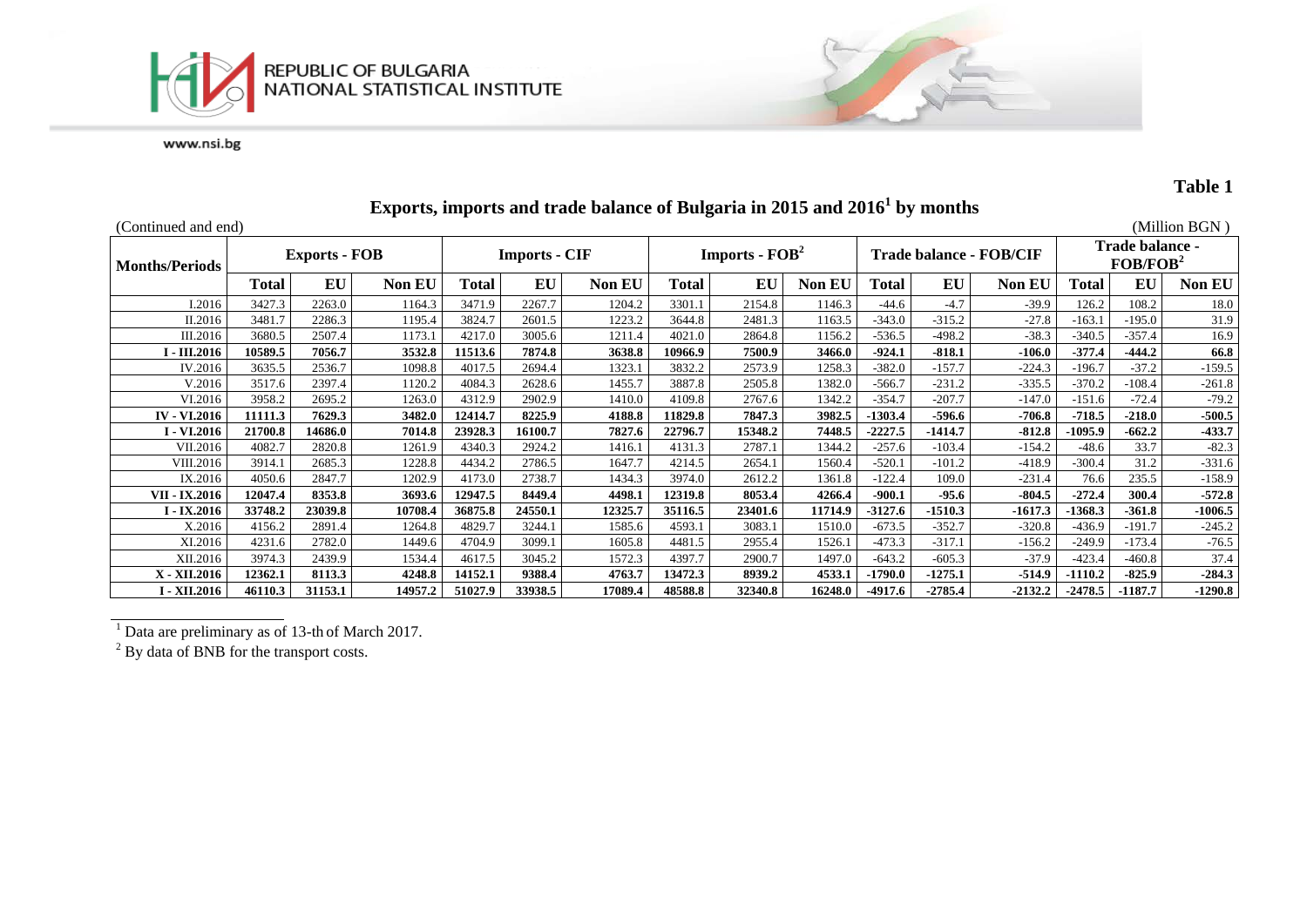



**Table 2**

# **Value changes of exports and imports of Bulgaria in 20161 compared to the same period of the previous year**

|                       |              |                      |               |              |                      |               |              |                      | (Per cent)    |
|-----------------------|--------------|----------------------|---------------|--------------|----------------------|---------------|--------------|----------------------|---------------|
|                       |              | <b>Exports - FOB</b> |               |              | <b>Imports - CIF</b> |               |              | <b>Imports - FOB</b> |               |
| <b>Months/Periods</b> | <b>Total</b> | EU                   | <b>Non EU</b> | <b>Total</b> | EU                   | <b>Non EU</b> | <b>Total</b> | EU                   | <b>Non EU</b> |
| I                     | 0.7          | $-1.4$               | 5.0           | $-7.9$       | $-1.9$               | $-17.3$       | $-7.8$       | $-2.0$               | $-16.9$       |
| $\mathbf{I}$          | 1.6          | 5.3                  | $-4.8$        | $-6.8$       | $-0.9$               | $-17.4$       | $-6.6$       | $-0.7$               | $-17.2$       |
| III                   | $-7.3$       | 3.5                  | $-24.3$       | $-5.2$       | 4.1                  | $-22.4$       | $-5.2$       | 4.0                  | $-22.2$       |
| $I - III$             | $-2.0$       | 2.4                  | $-9.7$        | $-6.5$       | 0.7                  | $-19.1$       | $-6.5$       | 0.6                  | $-18.8$       |
| IV                    | $-7.1$       | 5.5                  | $-27.2$       | $-11.5$      | $-6.0$               | $-20.8$       | $-11.2$      | $-5.6$               | $-20.6$       |
| V                     | $-6.3$       | 4.4                  | $-23.2$       | $-2.4$       | 1.8                  | $-9.2$        | $-2.4$       | 1.7                  | $-9.1$        |
| VI                    | $-1.6$       | 5.2                  | $-13.5$       | $-2.5$       | 2.6                  | $-11.5$       | $-2.5$       | 2.5                  | $-11.4$       |
| IV - VI               | $-5.0$       | 5.0                  | $-21.3$       | $-5.6$       | $-0.7$               | $-13.9$       | $-5.5$       | $-0.6$               | $-13.8$       |
| $I - VI$              | $-3.5$       | 3.8                  | $-15.9$       | $-6.0$       | 0.0                  | $-16.4$       | $-5.9$       | 0.0                  | $-16.2$       |
| VII                   | $-0.5$       | 7.3                  | $-14.5$       | $-7.4$       | $-4.0$               | $-13.6$       | $-7.3$       | $-3.9$               | $-13.5$       |
| <b>VIII</b>           | 6.3          | 8.9                  | 0.9           | 16.7         | 18.2                 | 14.3          | 16.5         | 17.9                 | 14.1          |
| IX                    | 11.8         | 14.6                 | 5.6           | 1.8          | 2.4                  | 0.7           | 1.8          | 2.4                  | 0.6           |
| VII - IX              | 5.6          | 10.2                 | $-3.7$        | 2.9          | 4.6                  | $-0.1$        | 2.9          | 4.6                  | $-0.2$        |
| $I - IX$              | $-0.5$       | 6.0                  | $-12.0$       | $-3.1$       | 1.5                  | $-11.1$       | $-3.0$       | 1.5                  | $-11.0$       |
| X                     | 6.6          | 7.6                  | 4.4           | 4.7          | 5.8                  | 2.4           | 4.6          | 5.6                  | 2.5           |
| XI                    | 14.7         | 12.8                 | 18.4          | 2.8          | 1.8                  | 4.9           | 3.5          | 1.7                  | 7.0           |
| XII                   | 15.1         | 12.8                 | 18.9          | 7.1          | 6.3                  | 8.8           | 7.9          | 6.2                  | 11.3          |
| $X - XII$             | 11.9         | 10.9                 | 14.0          | 4.8          | 4.6                  | 5.3           | 5.2          | 4.5                  | 6.8           |
| $I - XII$             | 2.6          | 7.2                  | $-5.9$        | $-1.0$       | 2.4                  | $-7.1$        | $-0.9$       | 2.3                  | $-6.7$        |

<sup>1</sup> Data are preliminary as of 13-th March 2017.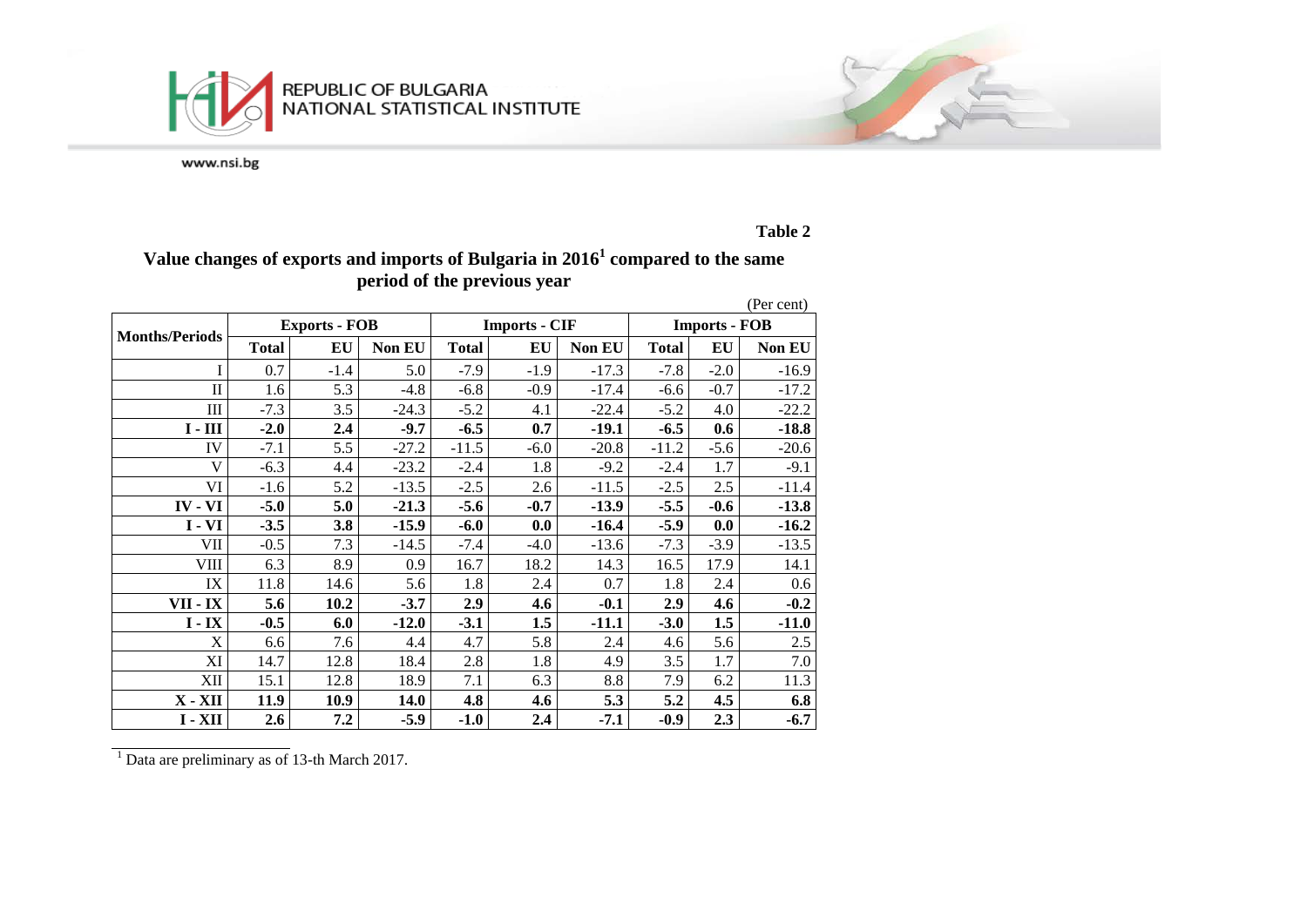



### **Table 3**

## $\boldsymbol{\mathrm{Exports}}$ , imports and trade balance by groups of countries and main partner countries $^1$  of **Bulgaria in 2015 and 20162**

|                                |                    | <b>Exports - FOB</b> |                                                         |         | <b>Imports - CIF</b> | Trade balance -<br><b>FOB/CIF</b>                       |                    |           |
|--------------------------------|--------------------|----------------------|---------------------------------------------------------|---------|----------------------|---------------------------------------------------------|--------------------|-----------|
| <b>Countries and groups of</b> | 2015               | 2016                 | <b>Change</b><br>compared                               | 2015    | 2016                 | <b>Change</b><br>compared                               | 2015               | 2016      |
| countries                      | <b>Million BGN</b> |                      | to the same<br>period of<br>the<br>previous<br>year - % |         | <b>Million BGN</b>   | to the same<br>period of<br>the<br>previous<br>year - % | <b>Million BGN</b> |           |
| <b>Total</b>                   | 44949.5            | 46110.3              | 2.6                                                     | 51549.0 | 51027.9              | $-1.0$                                                  | $-6599.5$          | $-4917.6$ |
| EU                             | 29049.4            | 31153.1              | 7.2                                                     | 33157.2 | 33938.5              | 2.4                                                     | $-4107.8$          | $-2785.4$ |
| Austria                        | 804.0              | 897.1                | 11.6                                                    | 1389.9  | 1412.2               | 1.6                                                     | $-585.9$           | $-515.1$  |
| Belgium                        | 1658.0             | 1264.0               | $-23.8$                                                 | 1186.5  | 1188.4               | 0.2                                                     | 471.5              | 75.6      |
| Croatia                        | 187.1              | 218.8                | 16.9                                                    | 116.5   | 122.9                | 5.5                                                     | 70.6               | 95.9      |
| Cyprus                         | 299.5              | 160.4                | $-46.4$                                                 | 79.6    | 57.9                 | $-27.3$                                                 | 219.9              | 102.5     |
| Czech Republic                 | 769.8              | 787.1                | 2.2                                                     | 1095.2  | 1086.8               | $-0.8$                                                  | $-325.4$           | $-299.7$  |
| Denmark                        | 245.5              | 283.4                | 15.4                                                    | 243.6   | 233.9                | $-4.0$                                                  | 1.9                | 49.5      |
| Estonia                        | 40.7               | 42.7                 | 4.9                                                     | 22.8    | 32.3                 | 41.7                                                    | 17.9               | 10.4      |
| Finland                        | 117.4              | 80.8                 | $-31.2$                                                 | 118.4   | 132.1                | 11.6                                                    | $-1.0$             | $-51.3$   |
| France                         | 1908.8             | 2079.5               | 8.9                                                     | 1629.8  | 1611.3               | $-1.1$                                                  | 279.0              | 468.2     |
| Germany                        | 5659.6             | 6285.7               | 11.1                                                    | 6640.6  | 6694.2               | 0.8                                                     | $-981.0$           | $-408.5$  |
| Greece                         | 2954.7             | 3227.8               | 9.2                                                     | 2479.7  | 2461.0               | $-0.8$                                                  | 475.0              | 766.8     |
| Hungary                        | 685.4              | 764.1                | 11.5                                                    | 1909.4  | 1950.7               | 2.2                                                     | $-1224.0$          | $-1186.6$ |
| Ireland                        | 58.5               | 66.5                 | 13.7                                                    | 159.1   | 192.1                | 20.7                                                    | $-100.6$           | $-125.6$  |
| Italy                          | 4180.2             | 4244.6               | 1.5                                                     | 3902.5  | 4043.6               | 3.6                                                     | 277.7              | 201.0     |
| Latvia                         | 50.0               | 53.5                 | 7.0                                                     | 56.4    | 69.2                 | 22.7                                                    | $-6.4$             | $-15.7$   |
| Lithuania                      | 97.4               | 112.0                | 15.0                                                    | 86.1    | 99.4                 | 15.4                                                    | 11.3               | 12.6      |
| Luxembourg                     | 10.6               | 12.0                 | 13.2                                                    | 155.9   | 170.8                | 9.6                                                     | $-145.3$           | $-158.8$  |
| Malta                          | 100.9              | 81.2                 | $-19.5$                                                 | 19.8    | 33.5                 | 69.2                                                    | 81.1               | 47.7      |
| Netherlands                    | 1057.1             | 1248.4               | 18.1                                                    | 1727.3  | 1868.5               | 8.2                                                     | $-670.2$           | $-620.1$  |
| Poland                         | 1035.0             | 1145.7               | 10.7                                                    | 1608.7  | 2066.0               | 28.4                                                    | $-573.7$           | $-920.3$  |
| Portugal                       | 185.2              | 200.7                | 8.4                                                     | 109.2   | 93.3                 | $-14.6$                                                 | 76.0               | 107.4     |
| Romania                        | 3691.8             | 4046.9               | 9.6                                                     | 3494.3  | 3545.7               | 1.5                                                     | 197.5              | 501.2     |
| Slovakia                       | 330.7              | 321.8                | $-2.7$                                                  | 741.0   | 686.6                | $-7.3$                                                  | $-410.3$           | $-364.8$  |
| Slovenia                       | 360.7              | 386.6                | 7.2                                                     | 341.3   | 396.1                | 16.1                                                    | 19.4               | $-9.5$    |
| Spain                          | 1038.3             | 1295.8               | 24.8                                                    | 2362.9  | 1989.5               | $-15.8$                                                 | $-1324.6$          | $-693.7$  |
| Sweden                         | 297.3              | 355.4                | 19.5                                                    | 318.0   | 322.7                | 1.5                                                     | $-20.7$            | 32.7      |
| <b>United Kingdom</b>          | 1146.4             | 1160.1               | 1.2                                                     | 942.4   | 1174.0               | 24.6                                                    | 204.0              | $-13.9$   |
| Not specified                  | 78.8               | 330.5                | 319.4                                                   | 220.3   | 203.8                | $-7.5$                                                  | $-141.5$           | 126.7     |

<sup>1</sup> Partner country:

- In case of exports (or dispatches) is the country (or Member State) of final destination of the goods.

- In case of imports (or arrivals) is the country (or Member State) of consignment of the goods. <sup>2</sup> Data are preliminary as of 13-th of March 2017.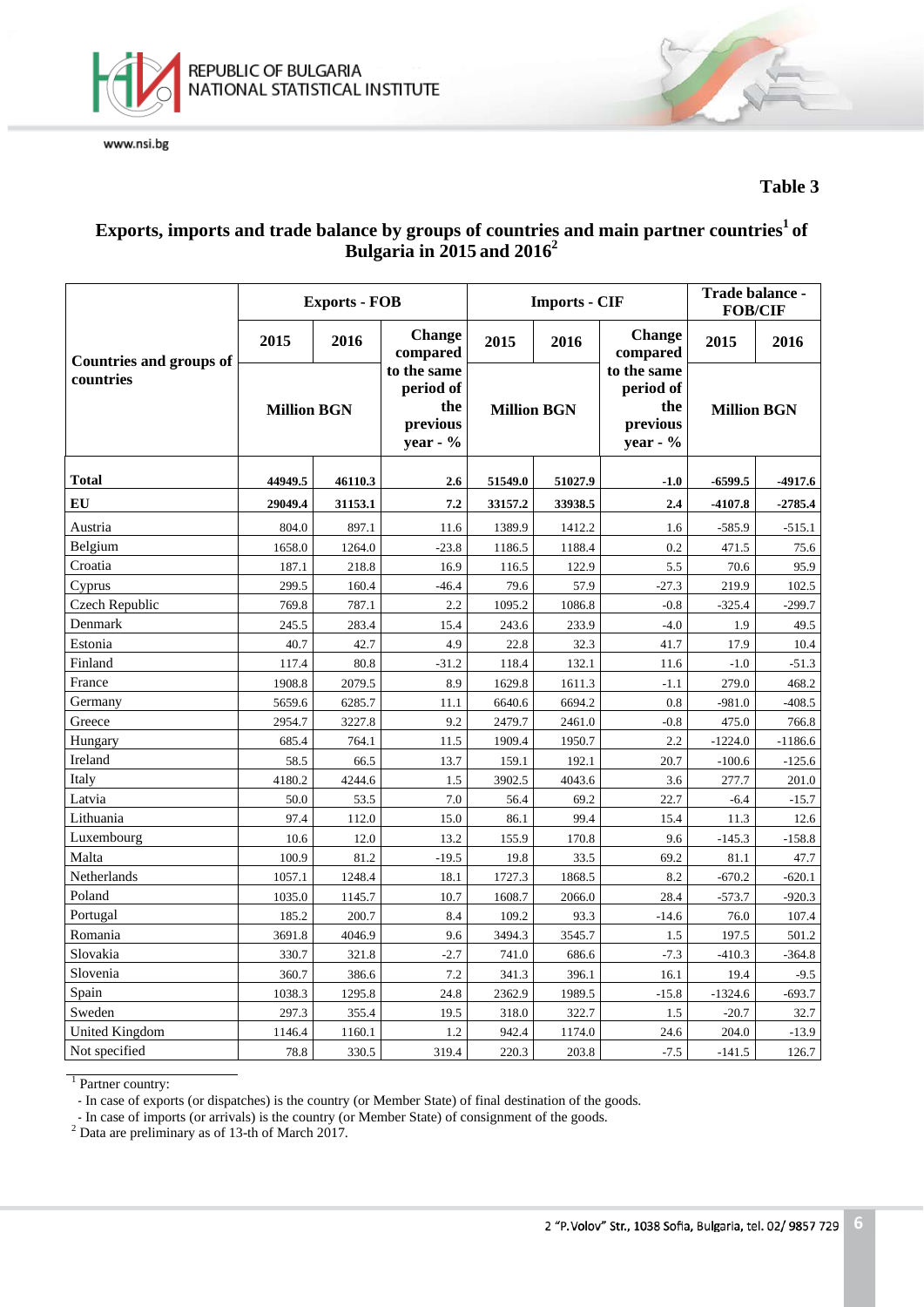

#### **Table 3**

# $\boldsymbol{\mathrm{Exports}},$  imports and trade balance by groups of countries and main partner countries $^1$  of **Bulgaria in 2015 and 20162**

| (Continued)                                 |                    |                      |                                                         |                    |                      |                                                            |                    |           |
|---------------------------------------------|--------------------|----------------------|---------------------------------------------------------|--------------------|----------------------|------------------------------------------------------------|--------------------|-----------|
|                                             |                    | <b>Exports - FOB</b> |                                                         |                    | <b>Imports - CIF</b> | Trade balance -<br><b>FOB/CIF</b>                          |                    |           |
|                                             | 2015               | 2016                 | <b>Change</b><br>compared                               | 2015<br>2016       |                      | <b>Change</b><br>compared                                  | 2015               | 2016      |
| <b>Countries and groups of</b><br>countries | <b>Million BGN</b> |                      | to the same<br>period of<br>the<br>previous<br>year - % | <b>Million BGN</b> |                      | to the same<br>period of<br>the<br>previous<br>year - $\%$ | <b>Million BGN</b> |           |
| <b>Non EU countries</b>                     | 15900.1<br>14957.2 |                      | $-5.9$                                                  | 18391.8            | 17089.4              | $-7.1$                                                     | $-2491.7$          | $-2132.2$ |
| $CIS^3$                                     | 1431.1             | 1018.4               | $-28.8$                                                 | 7308.1             | 5599.1               | $-23.4$                                                    | $-5877.0$          | $-4580.7$ |
| of which:                                   |                    |                      |                                                         |                    |                      |                                                            |                    |           |
| Kazakhstan                                  | 42.9               | 29.8                 | $-30.5$                                                 | 48.8               | 33.4                 | $-31.6$                                                    | $-5.9$             | $-3.6$    |
| <b>Russian Federation</b>                   | 783.6              | 672.9                | $-14.1$                                                 | 6201.9             | 4559.5               | $-26.5$                                                    | $-5418.3$          | $-3886.6$ |
| Ukraine                                     | 313.9              | 144.8                | $-53.9$                                                 | 916.2              | 801.3                | $-12.5$                                                    | $-602.3$           | $-656.5$  |
| OECD <sup>4</sup>                           | 5466.7             | 4943.4               | $-9.6$                                                  | 4576.3             | 4755.3               | 3.9                                                        | 890.4              | 188.1     |
| of which:                                   |                    |                      |                                                         |                    |                      |                                                            |                    |           |
| Canada                                      | 80.9               | 68.1                 | $-15.8$                                                 | 54.6               | 92.3                 | 69.0                                                       | 26.3               | $-24.2$   |
| Israel                                      | 189.2              | 146.0                | $-22.8$                                                 | 73.3               | 97.8                 | 33.4                                                       | 115.9              | 48.2      |
| Japan                                       | 75.7               | 71.3                 | $-5.8$                                                  | 165.3              | 185.0                | 11.9                                                       | $-89.6$            | $-113.7$  |
| Korea, Republic of                          | 104.4              | 137.7                | 31.9                                                    | 165.6              | 217.4                | 31.3                                                       | $-61.2$            | $-79.7$   |
| Turkey                                      | 3923.8             | 3694.2               | $-5.9$                                                  | 2924.9             | 3173.6               | 8.5                                                        | 998.9              | 520.6     |
| <b>United States</b>                        | 718.2              | 570.4                | $-20.6$                                                 | 474.7              | 404.3                | $-14.8$                                                    | 243.5              | 166.1     |
| EFTA <sup>5</sup>                           | 224.2              | 159.6                | $-28.8$                                                 | 413.5              | 426.1                | 3.0                                                        | $-189.3$           | $-266.5$  |
| of which:                                   |                    |                      |                                                         |                    |                      |                                                            |                    |           |
| Norway                                      | 47.4               | 27.1                 | $-42.8$                                                 | 32.6               | 45.3                 | 39.0                                                       | 14.8               | $-18.2$   |
| Switzerland                                 | 174.7              | 131.1                | $-25.0$                                                 | 377.3              | 377.4                | 0.0                                                        | $-202.6$           | $-246.3$  |

 $1$  Partner country:

- In case of exports (or dispatches) is the country (or Member State) of final destination of the goods.

- In case of imports (or arrivals) is the country (or Member State) of consignment of the goods.

<sup>2</sup> Data are preliminary as of 13-th of March 2017.<br><sup>3</sup> CIS includes: Azerbaijan; Armenia; Belarus; Kazakhstan; Kyrgyz Republic; Moldova, Republic of; Russian Federation; Tajikistan; Turkmenistan; Uzbekistan and Ukraine.

<sup>4</sup> OECD includes: Australia; Virgin Islands (US); United States; Iceland; Canada; Mexico; New Zealand; Norway; Korea, Republic of; Turkey; Switzerland; Japan; Israel and Chile.

<sup>5</sup> EFTA includes: Norway; Switzerland; Iceland and Liechtenstein.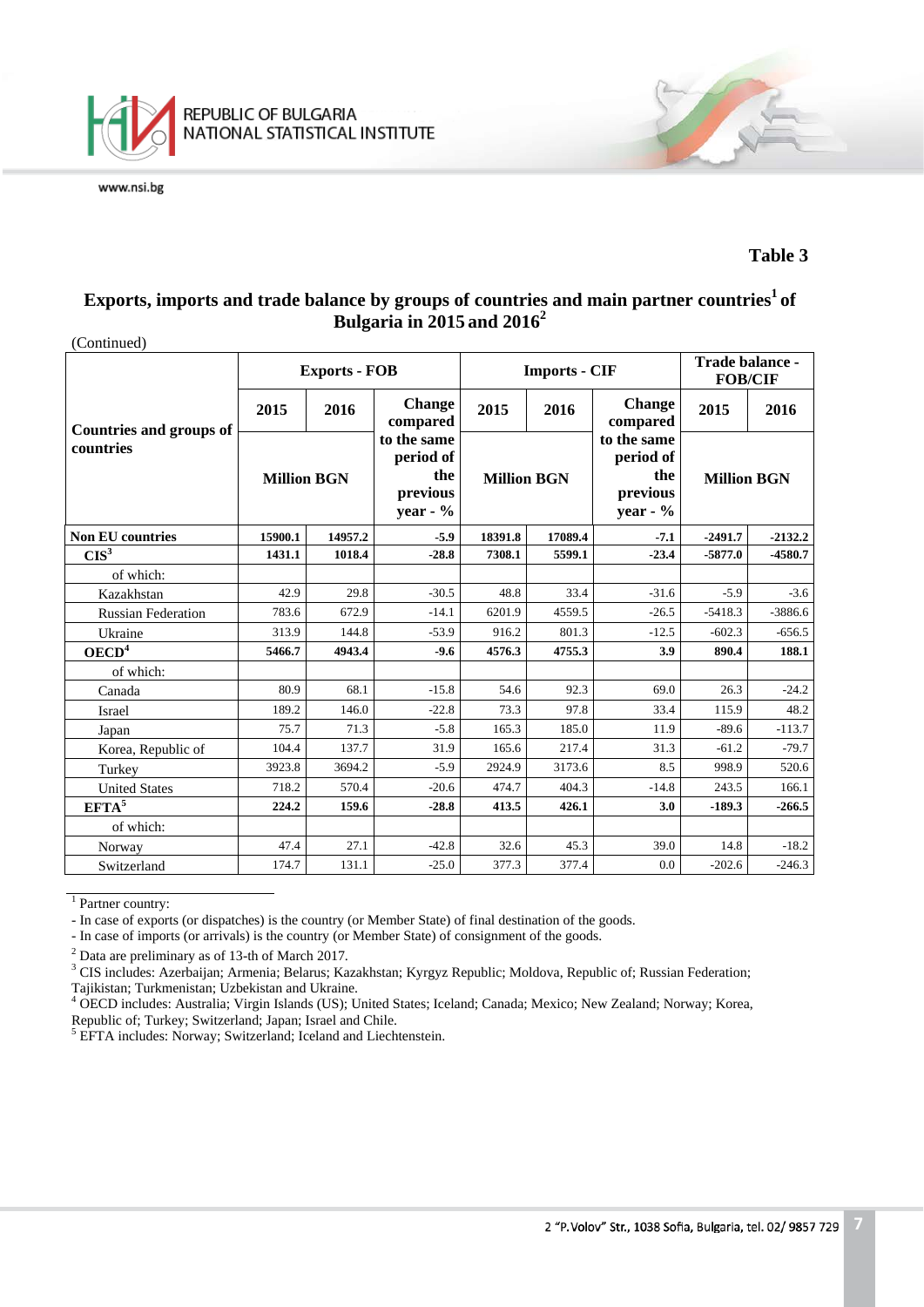

#### **Table 3**

### $\boldsymbol{\mathrm{Exports}},$  imports and trade balance by groups of countries and main partner countries $^1$  of **Bulgaria in 2015 and 20162**

|                                |                    | <b>Exports - FOB</b> |                                                           |                    | <b>Imports - CIF</b> | Trade balance -<br><b>FOB/CIF</b>                         |                    |           |
|--------------------------------|--------------------|----------------------|-----------------------------------------------------------|--------------------|----------------------|-----------------------------------------------------------|--------------------|-----------|
| <b>Countries and groups of</b> | 2015               | 2016                 | <b>Change</b><br>compared                                 | 2015               | 2016                 | <b>Change</b><br>compared                                 | 2015               | 2016      |
| countries                      | <b>Million BGN</b> |                      | to the same<br>period of<br>the<br>previous<br>year - $%$ | <b>Million BGN</b> |                      | to the same<br>period of<br>the<br>previous<br>year - $%$ | <b>Million BGN</b> |           |
| <b>Countries not included</b>  |                    |                      |                                                           |                    |                      |                                                           |                    |           |
| in the upper groups            |                    |                      |                                                           |                    |                      |                                                           |                    |           |
| Albania                        | 111.6              | 104.0                | $-6.8$                                                    | 38.0               | 29.9                 | $-21.3$                                                   | 73.6               | 74.1      |
| Bosnia and Herzegovina         | 118.1              | 133.8                | 13.3                                                      | 58.9               | 80.8                 | 37.2                                                      | 59.2               | 53.0      |
| <b>Brazil</b>                  | 45.4               | 44.1                 | $-2.9$                                                    | 59.3               | 50.2                 | $-15.3$                                                   | $-13.9$            | $-6.1$    |
| China                          | 1049.5             | 850.5                | $-19.0$                                                   | 1894.6             | 2026.9               | 7.0                                                       | $-845.1$           | $-1176.4$ |
| Egypt                          | 738.3              | 551.8                | $-25.3$                                                   | 201.4              | 700.9                | 248.0                                                     | 536.9              | $-149.1$  |
| The former Yugoslav            |                    |                      |                                                           |                    |                      |                                                           |                    |           |
| Republic of Macedonia          | 754.6              | 770.7                | 2.1                                                       | 507.7              | 479.8                | $-5.5$                                                    | 246.9              | 290.9     |
| Georgia                        | 316.4              | 325.1                | 2.7                                                       | 446.9              | 279.9                | $-37.4$                                                   | $-130.5$           | 45.2      |
| India                          | 109.9              | 141.6                | 28.8                                                      | 275.5              | 238.9                | $-13.3$                                                   | $-165.6$           | $-97.3$   |
| Indonesia                      | 99.1               | 51.6                 | $-47.9$                                                   | 72.0               | 70.9                 | $-1.5$                                                    | 27.1               | $-19.3$   |
| Iran, Islamic Republic of      | 244.5              | 133.5                | $-45.4$                                                   | 28.1               | 48.7                 | 73.3                                                      | 216.4              | 84.8      |
| Peru                           | 5.9                | 10.6                 | 79.7                                                      | 40.9               | 45.8                 | 12.0                                                      | $-35.0$            | $-35.2$   |
| Serbia                         | 820.0              | 765.7                | $-6.6$                                                    | 696.8              | 744.0                | 6.8                                                       | 123.2              | 21.7      |
| Singapore                      | 664.5              | 361.7                | $-45.6$                                                   | 54.7               | 54.7                 | 0.0                                                       | 609.8              | 307.0     |
| South Africa                   | 109.4              | 125.7                | 14.9                                                      | 24.4               | 35.6                 | 45.9                                                      | 85.0               | 90.1      |
| Syrian Arab Republic           | 46.2               | 35.0                 | $-24.2$                                                   | 14.7               | 1.7                  | $-88.4$                                                   | 31.5               | 33.3      |
| Taiwan                         | 41.4               | 33.4                 | $-19.3$                                                   | 216.4              | 218.3                | 0.9                                                       | $-175.0$           | $-184.9$  |
| United Arab Emirates           | 416.7              | 433.3                | 4.0                                                       | 138.2              | 41.9                 | $-69.7$                                                   | 278.5              | 391.4     |
| Viet Nam                       | 70.7               | 164.4                | 132.5                                                     | 89.3               | 79.1                 | $-11.4$                                                   | $-18.6$            | 85.3      |

(Continued and end)

<sup>1</sup> Partner country:

- In case of exports (or dispatches) is the country (or Member State) of final destination of the goods.

- In case of imports (or arrivals) is the country (or Member State) of consignment of the goods.

<sup>2</sup> Data are preliminary as of 13-th of March 2017.